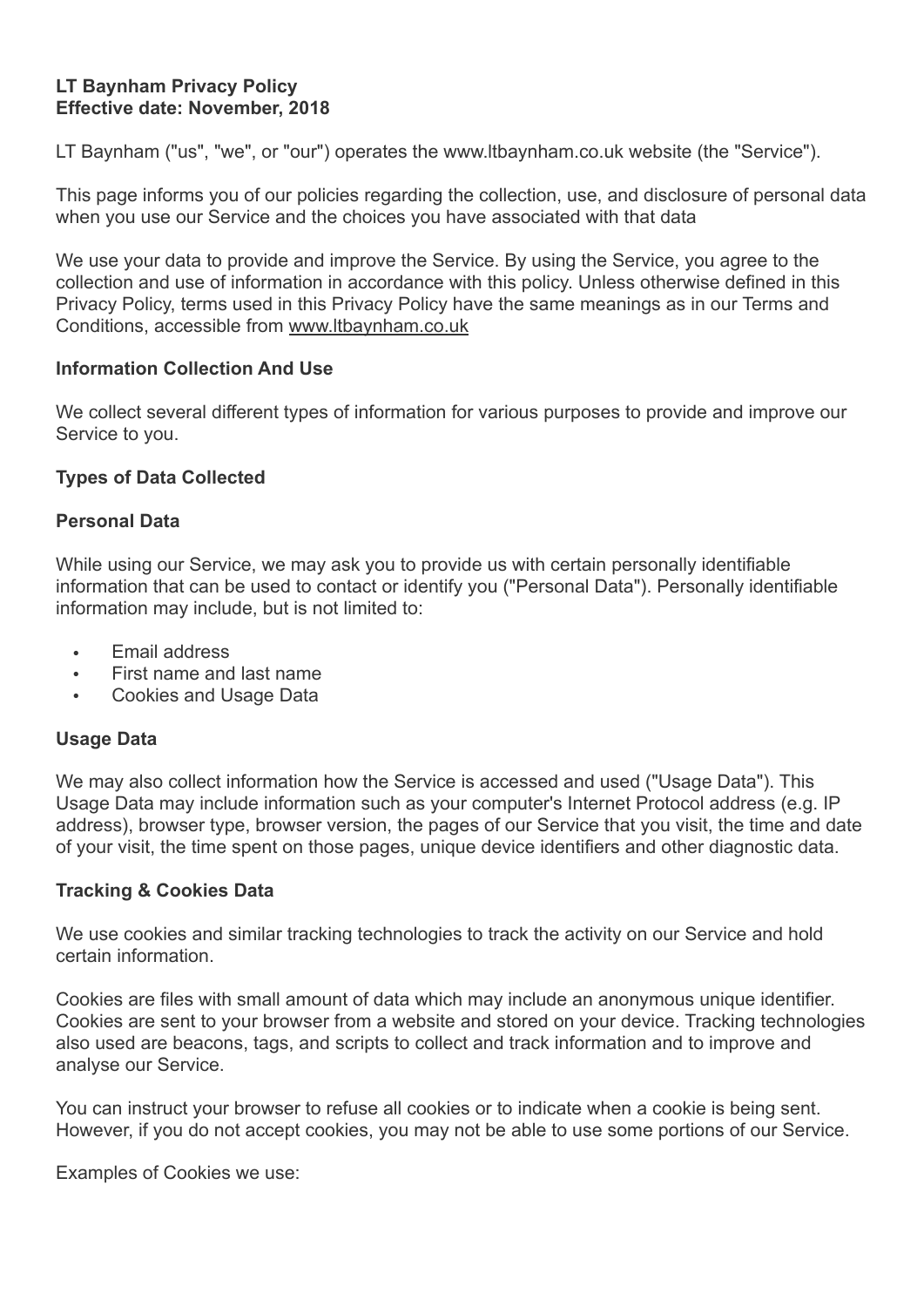- **• Session Cookies.** We use Session Cookies to operate our Service.
- **• Preference Cookies.** We use Preference Cookies to remember your preferences and various settings.
- **• Security Cookies.** We use Security Cookies for security purposes.

## **Use of Data**

LT Baynham uses the collected data for various purposes:

- To provide and maintain the Service
- To notify you about changes to our Service
- To allow you to participate in interactive features of our Service when you choose to do so
- To provide customer care and support
- To provide analysis or valuable information so that we can improve the Service
- To monitor the usage of the Service
- To detect, prevent and address technical issues

# **Transfer Of Data**

Your information, including Personal Data, may be transferred to — and maintained on computers located outside of your state, province, country or other governmental jurisdiction where the data protection laws may differ than those from your jurisdiction.

If you are located outside United Kingdom and choose to provide information to us, please note that we transfer the data, including Personal Data, to United Kingdom and process it there.

Your consent to this Privacy Policy followed by your submission of such information represents your agreement to that transfer.

LT Baynham will take all steps reasonably necessary to ensure that your data is treated securely and in accordance with this Privacy Policy and no transfer of your Personal Data will take place to an organisation or a country unless there are adequate controls in place including the security of your data and other personal information.

# **Disclosure Of Data**

# **Legal Requirements**

LT Baynham may disclose your Personal Data in the good faith belief that such action is necessary to:

- To comply with a legal obligation
- To protect and defend the rights or property of LT Baynham
- To prevent or investigate possible wrongdoing in connection with the Service
- To protect the personal safety of users of the Service or the public
- To protect against legal liability

# **Security Of Data**

The security of your data is important to us, but remember that no method of transmission over the Internet, or method of electronic storage is 100% secure. While we strive to use commercially acceptable means to protect your Personal Data, we cannot guarantee its absolute security.